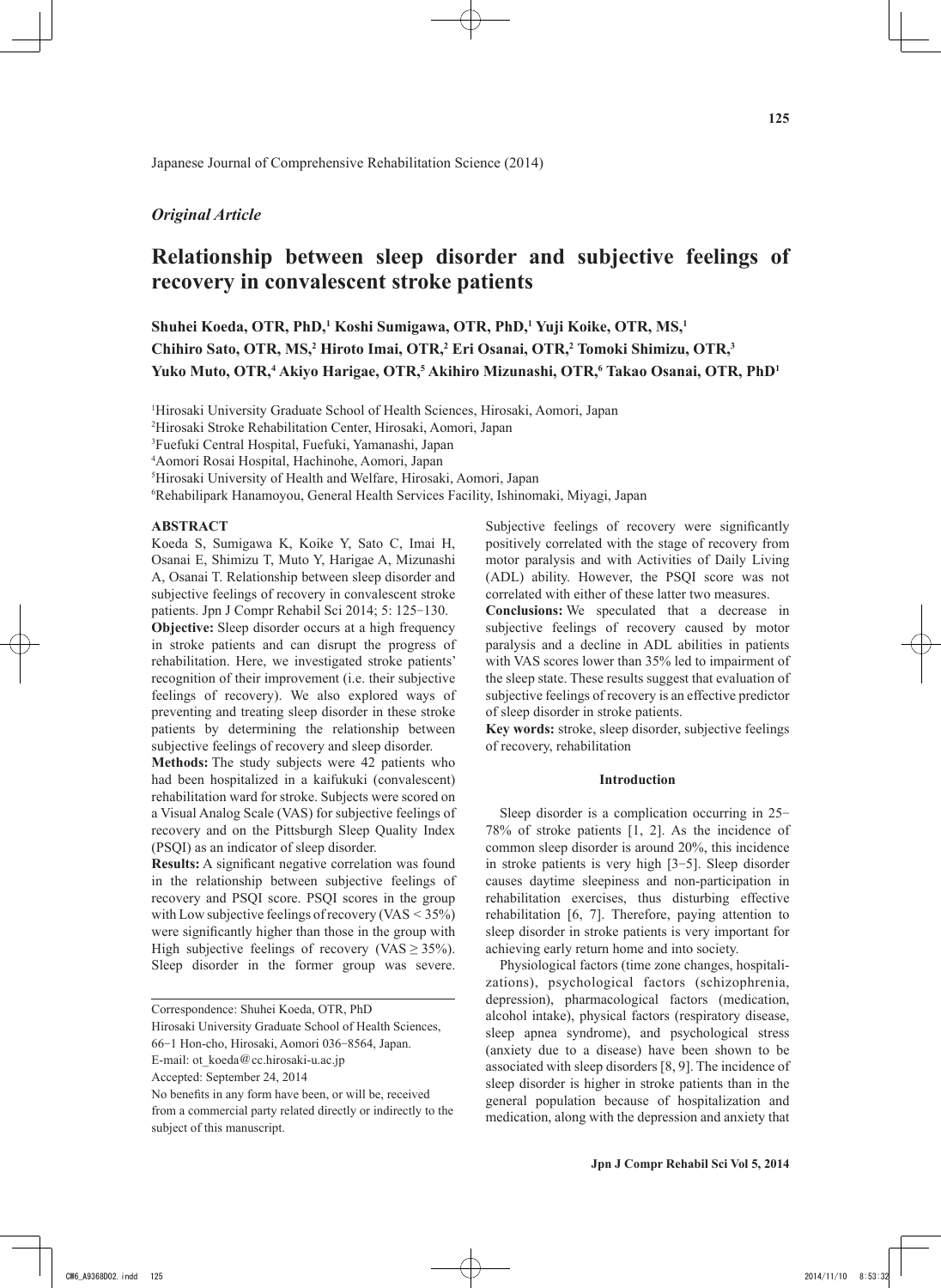can occur after discharge in response to motor paralysis and a decrease in Activities of Daily Living (ADL) ability.

In previous research into sleep disorder in stroke patients, Leppävuori et al. [10] reported that stroke patients with insomnia had high levels of anxiety because of a decline in ADL ability and poor family relationships. Ebrahim et al. [11] reported that most patients' complaints of insomnia were caused by anxiety over their decline in walking ability in the early stages after stroke. Previous research has shown that the anxiety caused by the sequelae of stroke greatly influences sleep disorder. In the rehabilitation of stroke patients the therapist evaluates mainly walking and ADL ability. However, there are as yet no clearly defined methods for evaluating anxiety due to dysfunction and decline in ADL ability. To provide effective rehabilitation of stroke patients it is essential to reduce the risk of sleep disorder. Therefore, we need to clarify the relationship between sleep disorder and signs of psychological stress (e.g. anxiety disorder) due to stroke symptoms.

Psychological stress in stroke patients is related to their physical disability, and improving physical disability reduces anxiety [12]. Ueki et al. [13] reported that acquiring feelings of recovery from physical disability is more important than the severity of the physical disability (e.g. motor paralysis) in terms of the improvement of mental health problems such as anxiety. Therefore, we hypothesized that stroke patients' levels of psychological stress, as manifested by their degree of anxiety, might reflect their subjective feelings of recovery. In other words, we hypothesized that patients who felt that "My disease has not been cured" would have high levels of anxiety, whereas those that felt that "My disease is already cured" would have low levels of anxiety, or none.

Here, we used subjective feelings of recovery as an index of psychological stress, as manifested by anxiety, in stroke patients. We also investigated the relationship between subjective feelings of recovery and sleep disorder. In addition, we investigated the relationship between these scales and dysfunction and disability. Our overall aim was to find a way of preventing and treating sleep disorder in stroke patients.

## **Methods**

## **1. Subjects**

The study subjects were 42 patients who had been hospitalized in a kaifukuki (convalescent) rehabilitation ward for stroke and agreed to participate in the study. The subjects met four criteria: first attack; no communication dysfunction due to aphasia or other disorders; ability to understand questions, with no cognitive dysfunction; and no higher brain dysfunction such as unilateral spatial neglect.

Before the study started, we obtained the subjects' consent and agreement to cooperate. We explained that they could choose to withdraw from the study, that they would not be identified, and that any personal details associated with the study would be known only to members of the research group. Subjects who agreed to participate were interviewed by rehabilitation staff not involved with themand filled in questionnaires in private. A therapist not involved with the subjects helped them to use a pen or maintain their posture as necessary. The investigations were performed within 10 days after each subject had been moved to the kaifukuki rehabilitation ward.

This study was approved by The Committee of Medical Ethics of Hirosaki University Graduate School of Medicine, Hirosaki, Japan (approval number 2012- 133) and the Ethical Review Board of Reimeikyo Hirosaki Stroke Rehabilitation Center.

#### **2. Measurements**

### **2**-**1. Subjective feelings of recovery**

We used a Visual Analog Scale (VAS) to investigate subjective feelings of recovery. The VAS used a 100 mm line with "never cured" written at the left end and "completely cured" written at the right end, in reference to preliminary research (Fig. 1) [14]. Subjects placed a mark at the position that they felt reflected the current level of their self-assessment of their recovery status in response to the question "What is your current self-assessment of your level of recovery since your stroke?" We measured the distance from the left edge to the mark placed by the patient to evaluate the patient's self-assessment of their recovery status, and then converted the measured distance to a percentage.

#### **2**-**2. Sleep disorder**

To investigate sleep disorder we used the Pittsburgh Sleep Quality Index (PSQI) [15]. The PSQI contains quantitative and qualitative information about sleep and has proven to be reliable and valid. It is used to evaluate sleep disorder in stroke patients because it contains simple questions that are easy to answer [16- 18]. The PSQI consists of 7 factors, namely sleep quality, sleep latency, sleep duration, habitual sleep efficiency, sleep disturbance, use of sleeping medication, and daytime dysfunction. The questionnaire consists of 18 items, and the total score of the 18 items is the

Please place a mark in the position that you feel reflects your current self-assessment regarding your level of recovery after stroke.

Never cured Completely cured  $\frac{1}{2} \left( \frac{1}{2} \right)^{2} \left( \frac{1}{2} \right)^{2} \left( \frac{1}{2} \right)^{2} \left( \frac{1}{2} \right)^{2} \left( \frac{1}{2} \right)^{2} \left( \frac{1}{2} \right)^{2} \left( \frac{1}{2} \right)^{2} \left( \frac{1}{2} \right)^{2} \left( \frac{1}{2} \right)^{2} \left( \frac{1}{2} \right)^{2} \left( \frac{1}{2} \right)^{2} \left( \frac{1}{2} \right)^{2} \left( \frac{1}{2} \right)^{2} \left( \frac$  $\overline{\phantom{0}}$  $(0)$  $(100)$ 

Figure 1. Scale used to assess subjective feelings of recovery.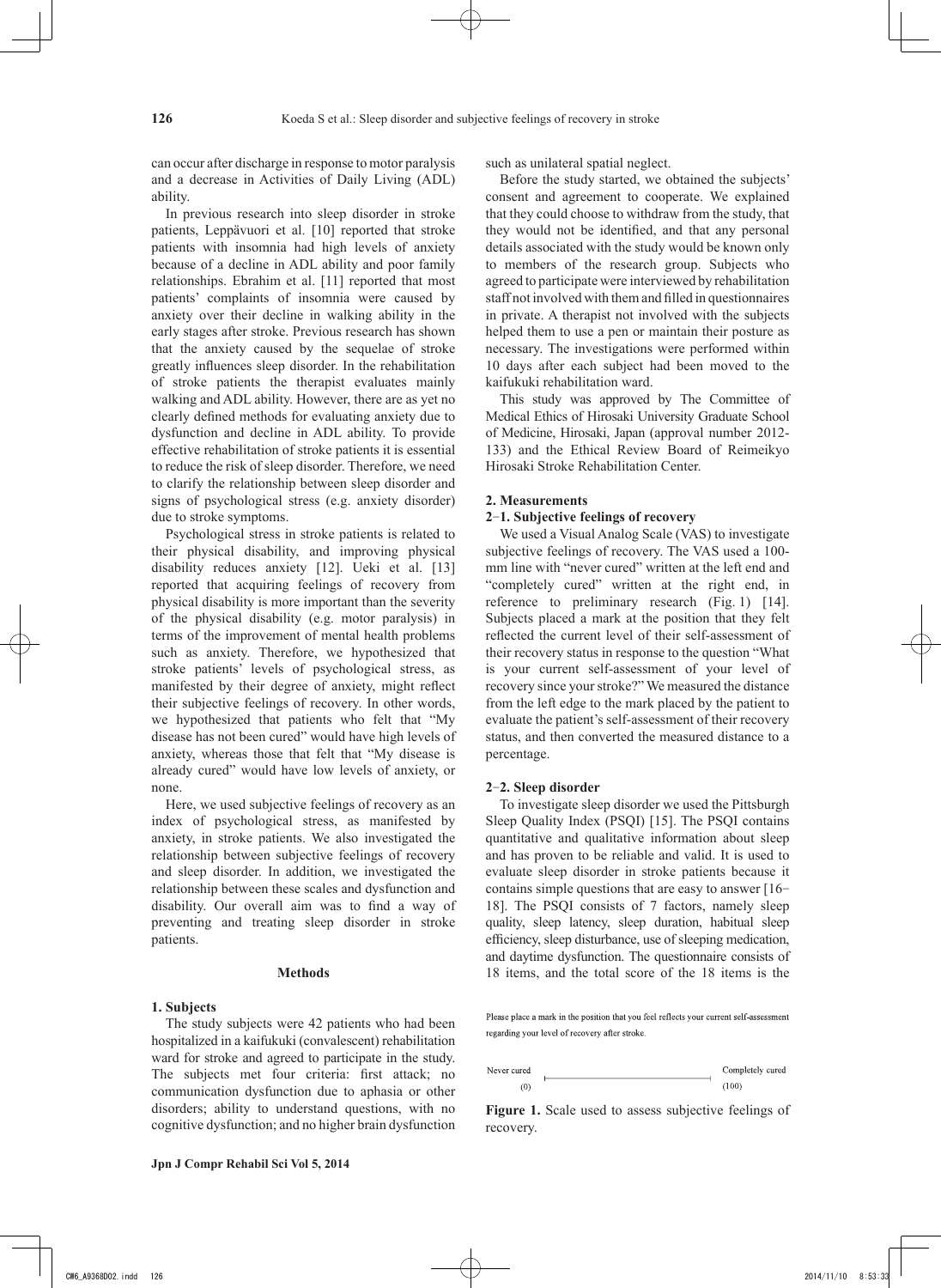PSQI score, which has a maximum of 21 points. A high score means that the sleep disorder is severe. The cut-off is 6 points: subjects with scores of 6 points or more are considered to have sleep disorder [15, 19].

## **2**-**3. Other**

To further characterize the subjects, we obtained their age, gender, type of stroke, side of paralysis, time since stroke, and complications from their clinical records. To characterize the symptoms associated with the subjects' strokes, we measured the Brunnstrom recovery stage (Br. stage) [20] as an index of motor paralysis and the Functional Independence Measure (FIM) [21] as an index of ADL ability. These indexes are commonly used to evaluate rehabilitation in stroke patients, and they are also used to indicate the severity of movement disability and assess ADL ability in these patients [22].

## **3. Statistical analysis**

To assess the relationship between subjective feelings of recovery and PSQI score we used Spearman's rank correlation coefficient. After determining VAS values for subjective feelings of recovery, we used Fisher's exact test to determine whether a PSQI value of 6 points or more was associated with a particular VAS value.

A PSQI cutoff value of 6 points was equivalent to 35% on the VAS (see Results), as determined by the regression of subjective feelings of recovery against PSQI. We classified the subjects into two groups according to the VAS of their subjective feelings of recovery, namely a group with Low feelings of recovery (VAS < 35%) and a group with High feelings of recovery (VAS  $\geq$  35%). We then compared the PSQI scores between the two groups by using an unpaired *t*-test.

When a significant difference was found in the PSQI scores between the two groups, we extracted the component items of the PSQI that were associated with this difference. Fisher's exact test was used for this examination.

Furthermore, we examined the relationships between VAS of subjective feelings of recovery or PSQI score and Br. stage of the upper extremity, fingers, and lower extremity and FIM score; we used Spearman's rank correlation coefficient to determine the types of dysfunction and disability that influenced subjective feelings of recovery and sleep disorder.

SPSS Statistics 19.0 for Windows (SPSS Japan, Tokyo, Japan) was used for all statistical tests. The significance level was set at  $p < 0.05$  for all statistical tests.

#### **Results**

## **1. Relationship between subjective feelings of recovery and PSQI score**

We examined the relationship between subjective feelings of recovery and PSQI score (Fig. 2). There was a significant negative correlation between the two values ( $r = -0.38$ ,  $p < 0.05$ ). Of the 15 subjects with VAS < 35%, 11 had PSQI scores of 6 or more. In contrast, of the 27 subjects with VAS  $\geq$  35%, only 8 had PSQI scores of 6 or more. Therefore, a PSQI cutoff of 6 points was equivalent to a cutoff of 35% in the VAS, and patients with VAS values < 35% had Low subjective feelings of recovery and a high rate of sleep disorder.

## **2. Clinical characteristics of subjects**

We examined the clinical characteristics of subjects in the Low (VAS 0-34.9%) and High (VAS 35.0- 100%) feelings of recovery groups (Table 1). There were 15 subjects (9 males and 6 females) with Low feelings of recovery and 27 (15 males and 12 females) with High feelings of recovery. Comparison of the two groups in terms of clinical characteristics revealed that those in the High group had significantly higher FIM scores than those in the Low group, and those in the High group also had higher ADL ability ( $p < 0.05$ ). There was significantly more left-sided paralysis in the Low group ( $p < 0.01$ ) and significantly more rightsided paralysis  $(p < 0.01)$  in the High group. Other items did not differ between the groups.

## **3. Comparison of PSQI scores among groups with Low and High feelings of recovery**

We compared PSQI scores among the groups with Low and High feelings of recovery (Fig. 3). PSQI scores were significantly higher in the Low group than in the High group, and sleep disorder in the Low group was severe  $(p < 0.01)$ .

## **4. Comparison of component items of the PSQI**

We compared the component items of the PSQI



**Figure 2.** Scatter diagram of correlation between PSQI score and subjective feelings of recovery.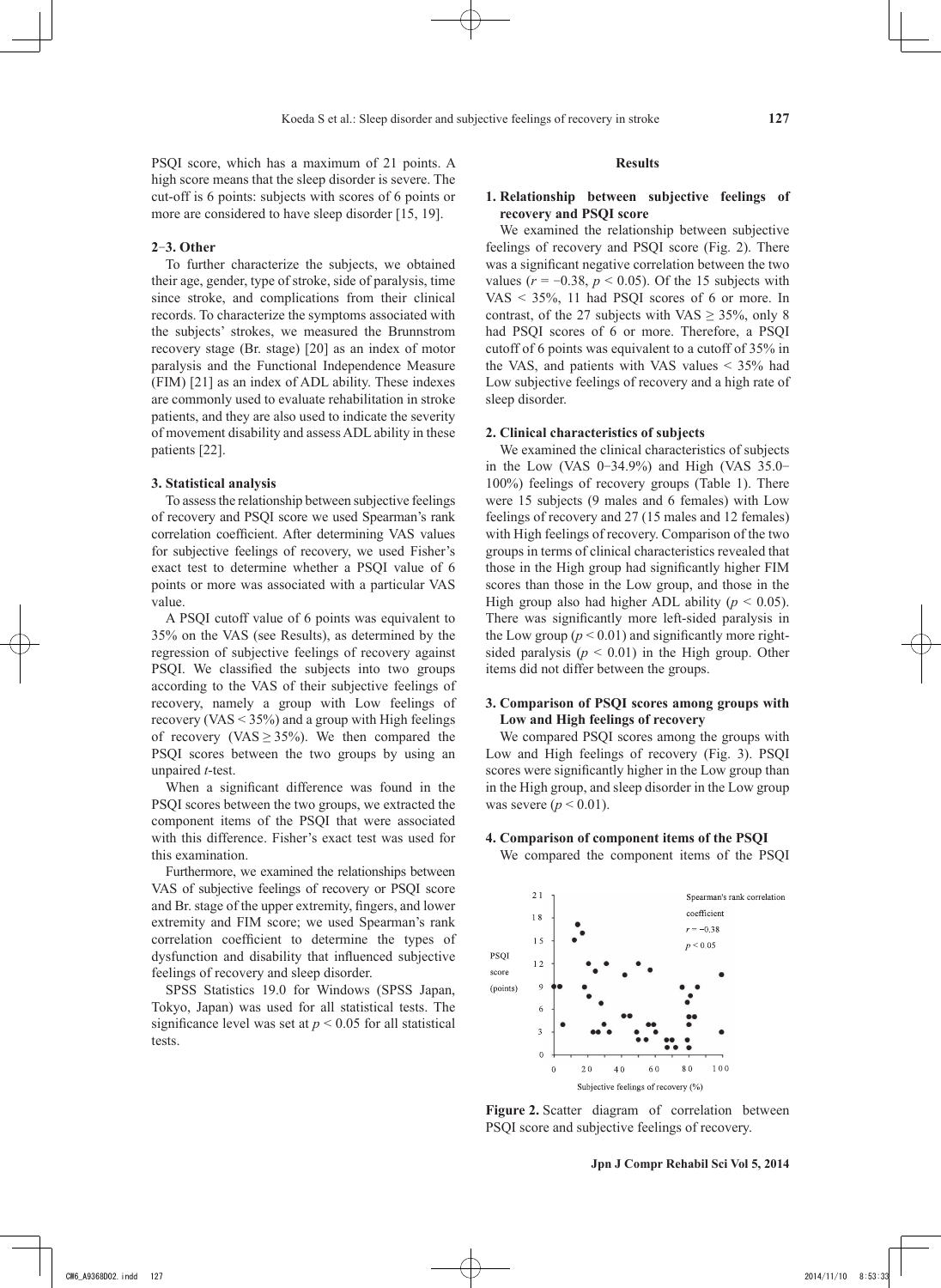|                                                   | Low feelings of<br>recovery group<br>$(n=15)$ | High feelings of<br>recovery group<br>$(n = 27)$ |
|---------------------------------------------------|-----------------------------------------------|--------------------------------------------------|
| VAS of subjective feelings of<br>recovery $(\% )$ | $19.3 \pm 9.2$                                | $68.5 \pm 17.2$ <sup>**</sup>                    |
| Age (years)                                       | $68.1 \pm 10.1$                               | $64.9 \pm 14.1$                                  |
| Male/female                                       | 9/6                                           | 15/12                                            |
| Type of stroke:                                   | 9/6/0/0/0                                     | 15/9/1/1/1                                       |
| Infarction/hemorrhage/<br>lacunar/SAH/other       |                                               |                                                  |
| Paralysis side: <sup>#</sup>                      | 5/10/0                                        | 18/7/2                                           |
| Right/left/bilateral                              |                                               |                                                  |
| Time since stroke (days)                          | $30.2 \pm 10.2$                               | $32.8 \pm 18.6$                                  |
| Complications                                     | 13/7/5/2                                      | 21/10/10/7                                       |
| (more than 1 may be present):<br>HT/DM/HL/other   |                                               |                                                  |
| Br. stage                                         |                                               |                                                  |
| Upper extremity                                   | $IV (III-V)$                                  | $V$ (III–VI)                                     |
| Fingers                                           | $IV (II-VI)$                                  | $V (IV-VI)$                                      |
| Lower extremity                                   | IV $(III-V)$                                  | $V (IV-VI)$                                      |
| FIM score (points)                                | $87.0 \pm 25.6$                               | $110.0 \pm 19.9$ **                              |

#### **Table 1.** Clinical characteristics of subjects.

\**p* < 0.05, \*\**p* < 0.01, ‡ *p* < 0.05.

Student's unpaired *t-*test was used to compare subjective feelings of recovery, age, time since stroke, and FIM score.

Mann-Whitney's *U*-test was used to compare Br. stage values.

Fisher's exact test was used to compare gender, type of stroke, paralysis side, and complications.

VAS, visual analog scale; SAH, subarachnoid hemorrhage; HT, hypertension; DM, diabetes mellitus;

HL, hyperlipidemia; Br. stage, Brunnstrom stage; FIM, Functional Independence Measure.



**Figure 3.** Comparison of PSQI scores between Low and High feelings of recovery groups.

among the two groups (Table 2). Only one item, "Use of sleeping medication" differed significantly between the two groups. Three patients (11%) in the High feelings of recovery group replied "Yes" to use of sleeping medication, whereas 10 (67%) in the Low group replied "Yes" ( $p < 0.05$ ).

## **5. Correlations between subjective feelings of recovery or PSQI score and Br. stage or FIM score**

We examined the correlations between subjective feelings of recovery or PSQI score and Br. stage or FIM score (Table 3). Subjective feelings of recovery were significantly positively correlated with Br. stage of the upper extremity ( $r = 0.53$ ,  $p < 0.01$ ), fingers ( $r =$ 0.47,  $p < 0.01$ ), and lower extremity ( $r = 0.63$ ,  $p <$ 0.01) and with FIM score ( $r = 0.60$ ,  $p < 0.01$ ). The PSQI score was not correlated with the Br. stage or FIM score.

## **Discussion**

Sleep disorder is common in stroke patients and disturbs the progress of rehabilitation. Therefore, the therapist engaging in rehabilitation must take care to consider sleep disorder and reduce the risk of it occurring. Here, we used a VAS of subjective feelings of recovery as an index of psychological stress in the form of anxiety [12-14]. We also investigated the relationship between subjective feelings of recovery and sleep disorder. In addition, we investigated the relationship between these scales and dysfunction and disability. Our overall aim was to develop a method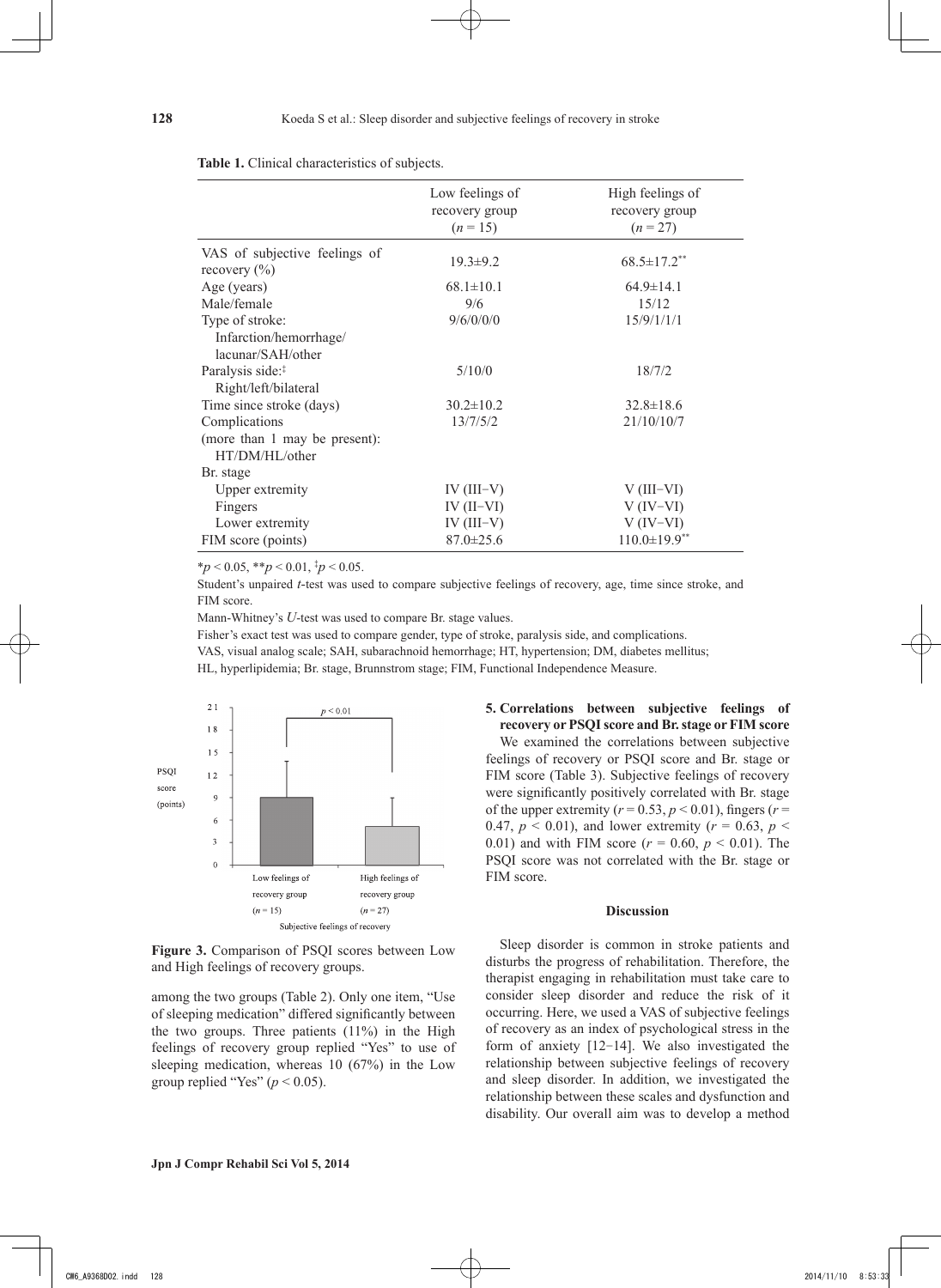|  |  | Table 2. Comparison of component items of the PSQI. |  |  |  |
|--|--|-----------------------------------------------------|--|--|--|
|--|--|-----------------------------------------------------|--|--|--|

|                                             |                            | $(n=15)$   | Low feelings of High feelings of<br>recovery group recovery group<br>$(n = 27)$ |
|---------------------------------------------|----------------------------|------------|---------------------------------------------------------------------------------|
| Sleep quality                               | Good                       | 7(47%)     | $19(70\%)$                                                                      |
|                                             | <b>Bad</b>                 | 8(53%)     | $8(30\%)$                                                                       |
| Sleep latency                               | $\leq$ 30 min              | 7(47%)     | $19(70\%)$                                                                      |
|                                             | $>$ 30 min                 | 8(53%)     | $8(30\%)$                                                                       |
| Sleep duration                              | $\leq 7h$                  | 7(47%)     | 15(56%)                                                                         |
|                                             | > 7 h                      | 8(53%)     | 12(44%)                                                                         |
| Habitual sleep efficiency                   | $< 75\%$                   | 8(53%)     | $8(30\%)$                                                                       |
|                                             | $\geq 75\%$                | 7(47%)     | $19(70\%)$                                                                      |
| Sleep disturbances                          | Not during the past month/ | 13(87%)    | $26(96\%)$                                                                      |
|                                             | Less than once a week and  | $0(0\%)$   | $0(0\%)$                                                                        |
|                                             | once or twice a week/      | 2(13%)     | $1(4\%)$                                                                        |
|                                             | 3 or more times a week     |            |                                                                                 |
| Use of sleeping medication**                | N <sub>0</sub>             | 5(33%)     | 24(89%)                                                                         |
|                                             | Yes                        | 10(67%)    | $3(11\%)$                                                                       |
| Daytime dysfunction:                        |                            |            |                                                                                 |
| Having trouble staying awake                | N <sub>0</sub>             | 14(93%)    | $27(100\%)$                                                                     |
|                                             | Yes                        | 1(7%)      | $0(0\%)$                                                                        |
| Having problem keeping<br>up                | N <sub>0</sub>             | $12(80\%)$ | 24(89%)                                                                         |
| enough enthusiasm to get things Yes<br>done |                            | 3(20%)     | $3(11\%)$                                                                       |

 $*$ *\*p* < 0.01.

Fisher's exact test was used to compare values.

**Table 3.** Correlations of subjective feelings of recovery, PSQI score, Br. stage, and FIM score.

|                                                | Br. stage          |          |                    | FIM            |
|------------------------------------------------|--------------------|----------|--------------------|----------------|
|                                                | Upper<br>extremity | Fingers  | Lower<br>extremity | score          |
| Subjective<br>feelings of $0.53**$<br>recovery |                    | $0.47**$ | $0.63**$           | $0.60^{\circ}$ |
| <b>PSQI</b><br>score                           | 0.12               | 0.07     | 0.05               | $-0.12$        |

 $**_p < 0.01$ .

Spearman's rank correlation coefficient was used to compare values.

Numbers in the table are correlation coefficients.

for preventing and treating sleep disorder in stroke patients.

We found a significant negative correlation between subjective feelings of recovery and PSQI score. Patients who had a high level of subjective feelings of recovery were less likely to suffer from sleep disorder. Because sleep disorder was relatively common in patients with  $VAS < 35\%$  in testing for subjective feelings of recovery, we classified the subjects into two VAS groups, namely Low feelings of recovery (VAS  $\le$  35%) and High feelings of recovery (VAS  $\ge$ 35%). The Low group had higher PSQI scores than the High group. The Low group also had a severe degree of sleep disorder.

Anxiety caused by decreased ADL ability and walking ability is associated with sleep disorder in stroke patients [10, 11]. We found here that subjective feelings of recovery were significantly positively correlated with Br. stage and FIM score, whereas the PSQI score was not correlated with either item. Thus, we speculated that, in the Low feelings of recovery group, recognition of decreased improvement of the disorder because of motor paralysis and a decline in ADL ability led to anxiety and thus impairment of the sleep state. We therefore suggest that evaluating subjective feelings of recovery is effective for predicting sleep disorder in stroke patients.

Furthermore, we investigated the PSQI component items associated with differences in PSQI score between the Low and High feelings of recovery groups. We found a significant difference only in the use of sleeping medication; there were many users of such medication in the Low group. Sleeping medication improves symptoms such as sleep quality, sleep latency, habitual sleep efficiency, sleep disturbance, and daytime dysfunction [23]. Therefore, it is possible that sleeping medication masked such symptoms in the Low group and thus affected our results. Also, sometimes sleep